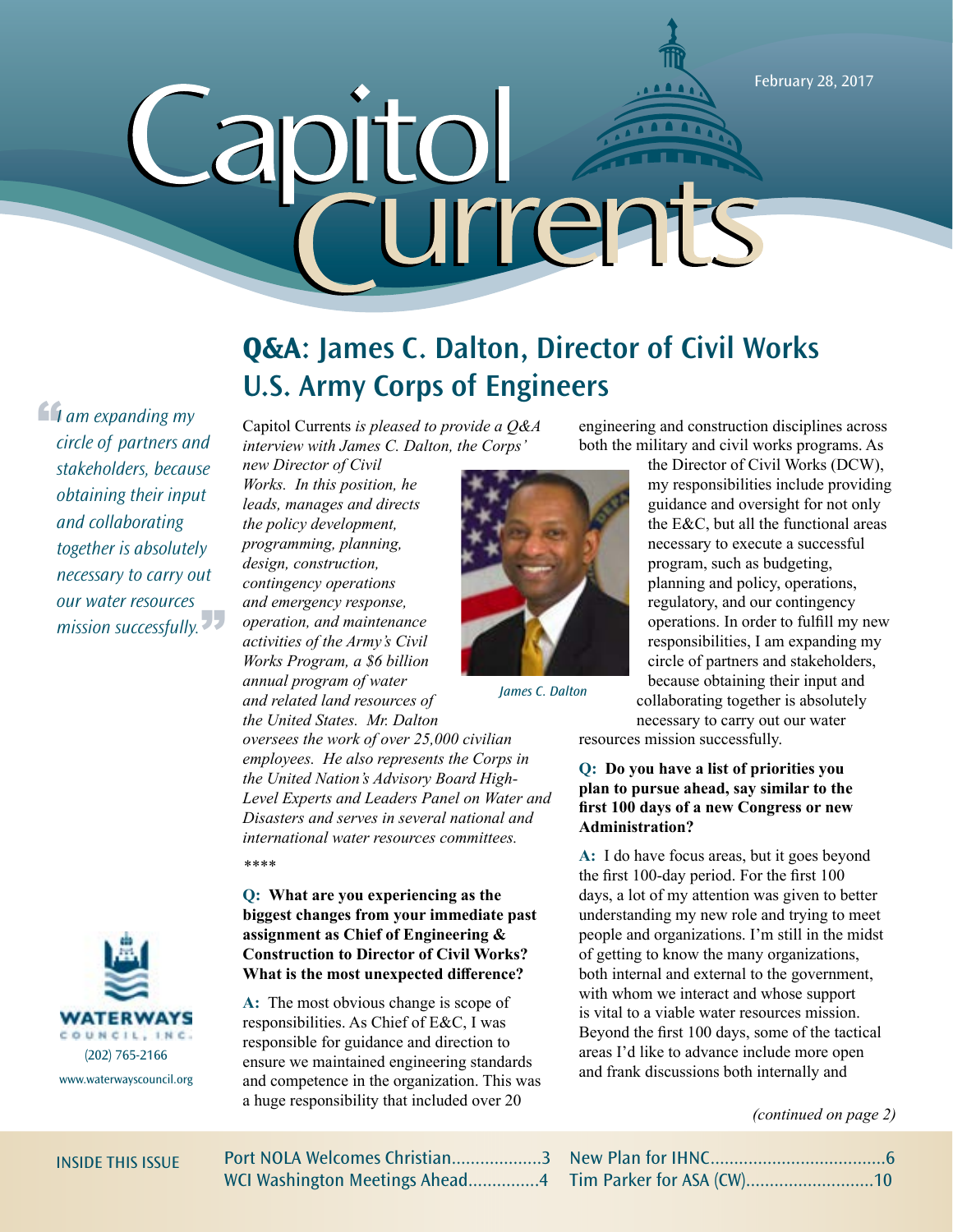### 2 *Capitol Currents* w February 28, 2017

externally, use of risk-based decisions for all aspects of our business, improving our ability to develop realistic schedules for project delivery, updating our policies and guidance to support more efficient execution, and helping advance knowledge management throughout

the organization. Some of the mid-term and longer term focus areas include improved use and advancement of Integrated Water Resource Management, alternative financing as a means to address our backlog of authorized construction, establishing an infrastructure capital investment strategy supported by a funding

strategy, and improving communication of water infrastructure needs to gain better public understanding and support.

**Q: You assumed a principal leadership role along with a new commanding general (Todd Semonite), and a new commander in the Great Lakes & Ohio River Division (Mark Toy), among others. How has the transition been working together with the "new guys"?**

**A:** Internal transition has been going extremely well with the new Chief and other senior leaders. Most of us know each other from past assignments, and this has been very helpful as we are assigned to new positions. Even though many of us are in new positions, our Vision and Campaign Plan have not changed significantly, so our focus remains much the same. We continue to focus on meeting our commitments, becoming a more efficient and effective organization, always being ready to support the nation and the military, and finally, recognizing that our people are the treasure that allows us to meet Command requirements.

**A:** We need organizations like Waterways Council to continue helping us inform others of the value that water infrastructure has to our economy. We also need you to help us advance the use of newer technology and better engineering and construction practices into our projects. As an industry, we must catch up with other parts of our economy using improved techniques to help stretch the precious funding received. We need your help to identify and share your experiences from other projects. Your feedback is invaluable to help us improve and I am very thankful for your partnership.  $\bullet$ 

### **Q: As an engineer, what are some of the key lessons learned that will be applied to future navigation improvement projects?**

**A:** We are trying to standardize some aspects of design for our lock and dam projects. We established an Inland Navigation Design Center to help with this objective. We recognize this

WCI will honor Congressman Bob Gibbs (R-OH) with its 16<sup>th</sup> Annual Leadership Service Award, and David Dale, Programs Director of the Corps' Great Lakes and Ohio River Division, with the Waterways Counsel Award, on March 21, 2017 in Washington, DC. See



will not be easy as each facility was designed individually and applying standardized components to a non-standardized set of projects is challenging. Nevertheless, we believe any aspect of a project that we can standardize as we rehabilitate these projects will



help reduce future maintenance and replacement costs. We will also continue maturing our asset management program to incorporate risk. The objective is to consider the system – not just the project – and identify the components of the system that best reduce performance risk.

### **Q: How do you think the Trump Administration's infrastructure initiative will impact the Corps' Civil Works missions?**

Christian is the first woman President and CEO in Port NOLA's 120-year history and one of the few women port directors in the country. She succeeds Gary LaGrange, who was President and Chief Executive Officer for the past 15 years, and a member of Brandy D. Christian **WCI's Board of Directors.** 

**A:** This is an area of uncertainty since we have not seen any details of the initiative. When given the opportunity, we make sure the discussion about infrastructure includes water infrastructure. Our inland waterways and ports are a force multiplier and critical part of our economy. If we are not able to maintain authorized depths and widths of our waterways, it increases the cost of most goods and services in the U.S. and also makes the U.S. less competitive in the global market.

### **Q: How can stakeholder organizations like Waterways Council, Inc. work even more effectively with the Corps in the days ahead?**

### **Q&A: James C. Dalton**

*(continued from page 1)*

### *Brandy D. Christian Takes Helm of Port of New Orleans*

# **Leaders to be Lauded**

schedule, next page. •



On January 1, 2017, the Board of Commissioners of the Port of New Orleans announced that Brandy D. Christian is now the Port's President and Chief Executive Officer, previously serving for two years as its Chief Operating Officer (COO). Prior to her service as COO, she

held leadership positions with the Port of San Diego for 14 years, culminating in her role as Vice President, Strategy and Business Development. During her tenure with California's fourthlargest cargo port, Christian was instrumental in securing major accounts for the cruise and cargo business lines at the Port and significantly improving operational processes and reducing costs.

"Brandy is an experienced maritime professional with a strategic mindset and clear focus on actionable goals," said Chairman of



the Board of Port Commissioners Michael Kearney. "She is the right person to lead the Port in today's increasingly competitive environment," he continued.

*Congressman Bob Gibbs (R-OH)* 

*David Dale*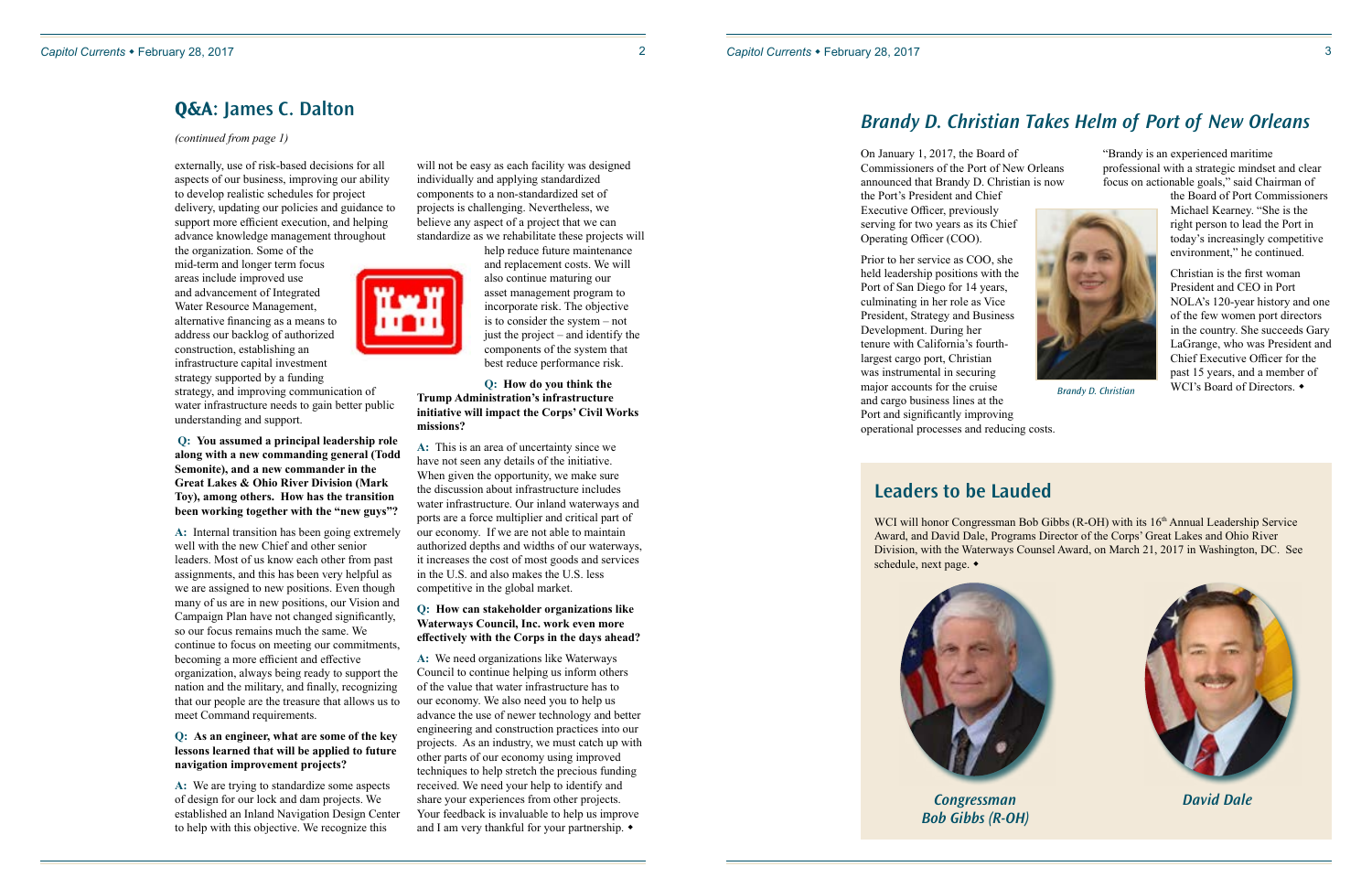### *Capitol Currents* w February 28, 2017 4 *Capitol Currents* w February 28, 2017 5

## **Join Us for WCI's Washington Meetings Ahead**

| WCI and its members<br>will descend upon                                           | <b>Monday</b>                   | $7:30$ a.m.         | <b>Registration opens (Crystal Room Foyer)</b>                                                                                                                                                                                                                                                                                     |
|------------------------------------------------------------------------------------|---------------------------------|---------------------|------------------------------------------------------------------------------------------------------------------------------------------------------------------------------------------------------------------------------------------------------------------------------------------------------------------------------------|
| the nation's capital                                                               | <b>March</b>                    |                     |                                                                                                                                                                                                                                                                                                                                    |
| next month for WCI's                                                               | <b>20</b>                       | 8:00 a.m.           | <b>Buffet breakfast (Peacock Lounge)</b>                                                                                                                                                                                                                                                                                           |
| Washington, DC<br>meetings at the Willard                                          |                                 | 8:30-11:30 a.m.     | <b>WCI Board of Directors Meeting (WCI members only)</b><br>(Crystal Room)                                                                                                                                                                                                                                                         |
| InterContinental Hotel,<br>1401 Pennsylvania<br>Avenue, NW. The                    |                                 | 12:00 p.m.          | <b>Opening Lunch Address by Lieutenant General Todd T.</b><br>Semonite, Commanding General and Chief of Engineers,<br>U.S. Army Corps of Engineers (Pierce Room)                                                                                                                                                                   |
| schedule (at press time)<br>is outlined here. To                                   |                                 | $1:15-1:30$ p.m.    | <b>Break</b>                                                                                                                                                                                                                                                                                                                       |
| register, click here. If                                                           |                                 | $1:30-2:00$ p.m.    | Keynote Seminar Address by Brigadier General Mark Toy,                                                                                                                                                                                                                                                                             |
| you have any questions<br>about the upcoming                                       |                                 |                     | Commander, Great Lakes and Ohio River Division (Crystal<br>Room)                                                                                                                                                                                                                                                                   |
| meetings, please contact<br>Medina Moran at (202)<br>$765 - 2115.$ $\triangleleft$ | $2:00-2:45$ p.m.                |                     | <b>Congressional Professional Staff Panel: Ryan Seiger,</b><br>Minority Staff Director, Water Resources and Environment<br>Subcommittee, House Transportation & Infrastructure<br>Committee (invited); Jen Armstrong, Senate Appropriations<br>Committee (invited)                                                                 |
|                                                                                    |                                 | $2:45-3:15$ p.m.    | <b>Address by Congressman Mike Simpson (R-ID),</b><br>Chairman, House Energy and Water Development<br>Appropriations Subcommittee (invited)                                                                                                                                                                                        |
|                                                                                    |                                 | 3:15-3:30 p.m.      | <b>Break</b>                                                                                                                                                                                                                                                                                                                       |
| COUNCI                                                                             | 3:30-4:00 p.m.                  |                     | <b>Address by Congressman Rodney Davis (R-IL)</b> (invited)                                                                                                                                                                                                                                                                        |
|                                                                                    |                                 | $4:00 - 4:30$ p.m.  | <b>Address by David Hamilton, The Nature Conservancy</b>                                                                                                                                                                                                                                                                           |
|                                                                                    |                                 | $4:30 - 5:30$ p.m.  | WCI Advocacy Asks: Preparation for Hill visits (WCI<br>members only)                                                                                                                                                                                                                                                               |
|                                                                                    |                                 | 5:30 p.m.           | <b>Adjourn</b>                                                                                                                                                                                                                                                                                                                     |
|                                                                                    |                                 | $5:30-6:30$ p.m.    | <b>WCI Opening Reception (Peacock Lounge)</b>                                                                                                                                                                                                                                                                                      |
|                                                                                    | <b>Tuesday</b>                  | 8:00 a.m.-5:00 p.m. | <b>Capitol Hill Visits</b>                                                                                                                                                                                                                                                                                                         |
|                                                                                    | <b>March</b><br>21              |                     | 5:00-8:00 p.m. WCI 16 <sup>th</sup> Annual Leadership Service Award reception and<br>dinner honoring The Honorable Bob Gibbs (R-OH), Former<br>Chairman, House Water Resources Subcommittee; 2017<br>Waterways Counsel Award presentation to David Dale,<br>Program Director, Great Lakes and Ohio River Division,<br><b>USACE</b> |
|                                                                                    |                                 |                     | Presentation/Retiring of the Colors by the Joint<br>Armed Forces Color Guard from the Military District of<br>Washington (Willard Room)                                                                                                                                                                                            |
|                                                                                    | Wednesday<br><b>March</b><br>22 | $10:00-11:30$ a.m.  | <b>National Waterways Foundation Meeting (Foundation</b><br>Trustees, Invited Guests Only) (Douglas Room)                                                                                                                                                                                                                          |

Transporting freight by water uses less energy. The most energy-efficient way to move commodities such as coal, grain, iron, steel, aggregates, petroleum and chemical products is to use the nation's navigable rivers. Barges can move one ton of cargo 647 miles per gallon of fuel. A rail car would move the same ton of cargo 477 miles, and a truck only 145 miles.  $\bullet$ 

Founded in 1982, the Illinois Corn Marketing Board (ICMB) serves and is accountable to the interests of all corn producers in the state of Illinois. The ICMB is a group of 15 farmers from across Illinois elected by their fellow producers. The mission of this producer board is to increase the profitability of corn production by developing and maintaining markets for corn and corn products.

dollars, also fund the U.S. Grains Council, U.S. Meat Export Federation, and the Poultry and Egg Export Council, leaders in overseas



ICMB collects and administers organization Illinois Corn the 5/8ths of a cent checkoff on **Illinois** Growers Association (ICGA). Improving the each bushel of corn sold. The Corn much-needed funding makes Illinois, Mississippi, and **Growers** research possible and paves Ohio River system has **Association** been an ICGA priority for the way for the development of new uses for corn. On the almost 20 years. Waterways research front alone, ICMB has infrastructure gives invested \$4 million in more than Illinois farmers and other 50 scientific projects. Although the return on Illinois industry a competitive advantage for transportation of grain and other agricultural research is a slow process, ICMB can already claim a number of successes such as hastening products. However, in the last 50 years, these commercialization of corn-based degradable locks and dams have become dilapidated and outdated. The crumbling lock and dam products like loose fill packing material; funding ethanol research that has been a catalyst system costs Illinois corn farmers every day in for a 620 million bushel corn market; and laying lost efficiency getting their product to global the groundwork for futuristic technologies such marketplaces. as polylactic acid (PLA) which can be used to Improving our lock and dam system is critical make a host of biodegradable plastic products, not only for Illinois farmers but also for all from horticultural films to fabric. Illinois citizens and our country and world as a Illinois corn producers, through ICMB checkoff whole.

market development. The ICMB also supports the National Corn Growers Association, which addresses domestic market development and research on a national scale, and Illinois Farm Families, which works to tell the true story about farm life and how they produce a safe and abundant food supply.

Locks and Dams are a priority issue for



the ICMB and its sister

Inland waterways transport is more environmentally-friendly than rail or truck. For example, the emission comparison between inland towing, rail and truck transportation shows that fewer air pollutants are generated by moving products on American's inland navigation system.

*Illinois Corn production in 2016 was 2.26 billion bushels.*

# **Member Spotlight: Illinois Corn Marketing Board**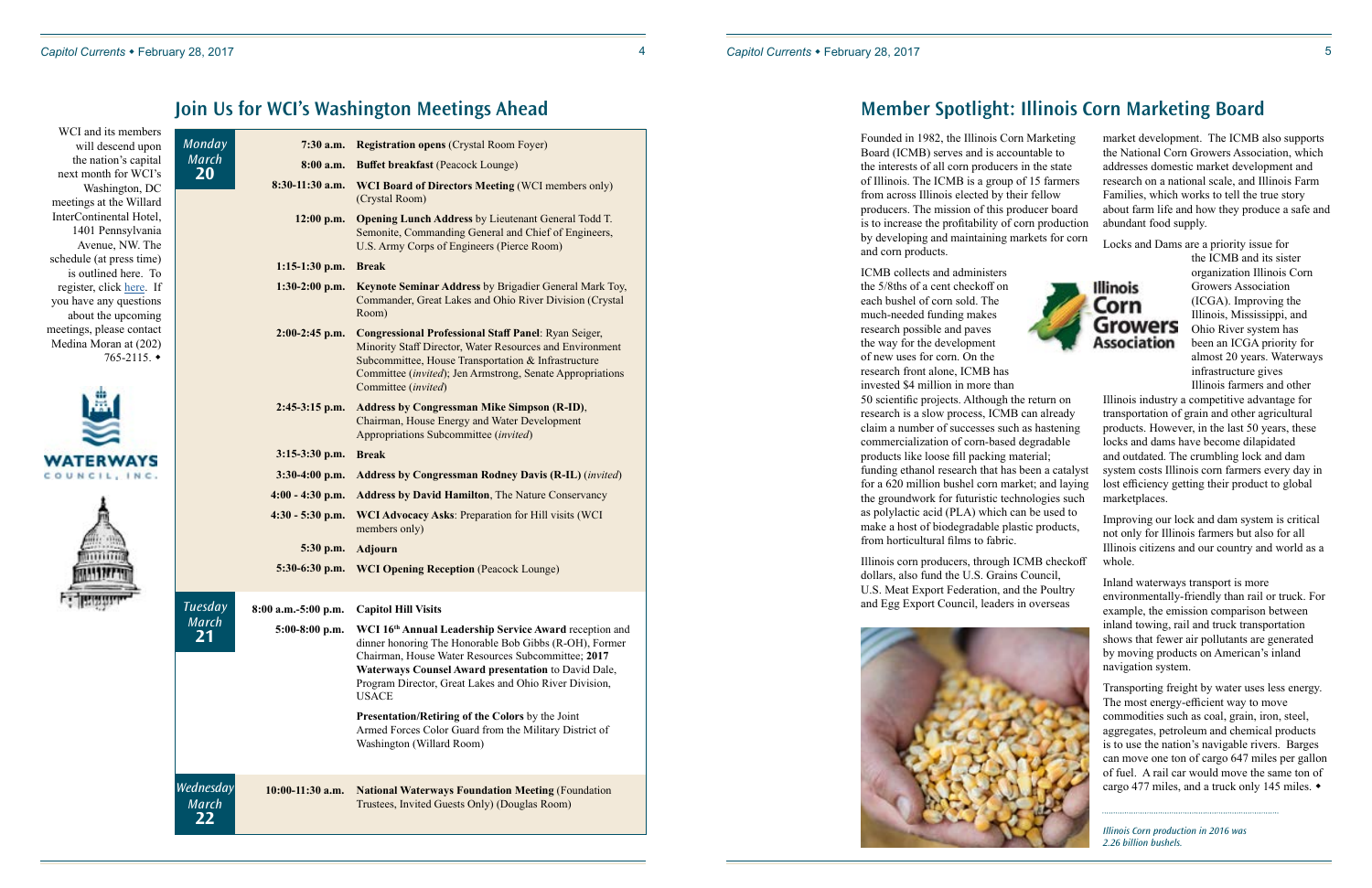*By Matt Roe, Public Affairs Specialist, New Orleans District, U.S. Army Corps of Engineers* \*\*\*\*\*\*

On January 6, 2017, the U.S. Army Corps of Engineers released the "Mississippi River, Baton Rouge to the Gulf of Mexico Mississippi River-Gulf Outlet, Louisiana, New Industrial Canal Lock and Connecting Channels Project Draft Integrated General Reevaluation Report (GRR) and Draft Supplemental Environmental Impact Statement (SEIS)" for public review.

 In addition to documenting significant changes in the area since the initial feasibility study and environmental impact statement was completed in 1997, this report proposes replacement of the 95 year-old Inner Harbor Navigation Canal (IHNC) lock with a new lock.

The draft tentatively selected plan proposes replacement of the existing lock with a new shallow-draft lock having usable dimensions of 900 feet long by 110 feet wide by 22 feet deep to be constructed between the banks of the IHNC, north of the existing lock.

 "The existing IHNC navigation lock is not efficient," said Victor Landry, Gulf Intracoastal Waterway operations manager for the Corps'

New Orleans District. "The average time required for a tow to lock through is more than 15 hours."

Located at the confluence of the Mississippi River and Gulf Intracoastal Waterway, the nation's busiest and third-busiest inland waterways, these delays are caused by the high volume of traffic relative to the lock's capacity compounded by the lock being the only GIWW access point on the east bank of the Mississippi River.

"Unlike the west bank of the Mississippi where we have multiple locks in use, if the IHNC lock goes down it has far reaching affects," said Landry. "Because the alternate route is a 17 day detour through the Tennessee-Tombigbee, unexpected closures of the lock prevents traffic from traversing the full length of waterway."

The release of the draft report comes on the heels of the Corps completing a major maintenance and dewatering effort at the existing IHNC Lock. From August to mid-December the IHNC Lock was closed to navigation for a \$20 million maintenance and The IHNC Lock is one of 11 navigation locks in the New Orleans District. Navigation is only one of the many missions of the New Orleans District. Others include ecosystem restoration, flood risk management and hurricane and storm risk management. Nationally, the U.S. Army Corps of Engineers operates and maintains 25,000 miles of navigable channels and 196 commercial lock and dam sites and is responsible for ports and waterways in 41 states.  $\bullet$ 

### **Corps Releases IHNC Lock Replacement Draft Report**

*(continued on page 7)*



*Corps personnel stand in an empty lock chamber during the maintenance and dewatering project of the Inner Harbor Navigation Canal completed by the U.S. Army Corps of Engineers during 2016.*

dewatering project that included new gates and replacement of outdated equipment with new more reliable hydraulic machinery.

"The old motors and gears were just too difficult to maintain," said Landry. "When something broke we could not order replacement parts so we would have to fabricate parts or cannibalize old motors and you can only do that for so long. The most significant benefit of the modern hydraulic equipment is that it can be easily repaired and parts are readily available. "

During the 120-day dewatering effort, the Corps mitigated the impacts to navigation by creating an 85-mile long alternate route by dredging the Baptiste Collette Bayou to allow shallow draft to pass through the Breton Sound to the Gulfport Ship Channel. The cost for dredging the bayou to usable dimensions was approximately \$4 million.

"Though the Baptiste Collette detour was certainly a more feasible option, it should not be considered a permanent alternate route," cautioned Landry. "In addition to shallowdraft vessels having to traverse open water, maintaining the necessary dimensions requires regular dredging and unexpected shoaling can

develop rapidly, especially during a tropical weather event."

For the Mississippi River, Baton Rouge to the Gulf of Mexico Mississippi River-Gulf Outlet, Louisiana, New Industrial Canal Lock and Connecting Channels Project Draft Integrated General Reevaluation Report (GRR) and Draft Supplemental Environmental Impact Statement (SEIS) or for more information about the IHNC Lock replacement visit [http://www.mvn.](http://www.mvn.usace.army.mil/About/Projects/IHNC-Lock-Replacement) [usace.army.mil/About/Projects/IHNC-Lock-](http://www.mvn.usace.army.mil/About/Projects/IHNC-Lock-Replacement)[Replacement.](http://www.mvn.usace.army.mil/About/Projects/IHNC-Lock-Replacement)

The draft integrated general reevaluation report and supplemental environmental impact statement, are posted for public review and comment.

### **Corps Releases IHNC Lock Replacement Draft Report**

### *(continued from page 6)*

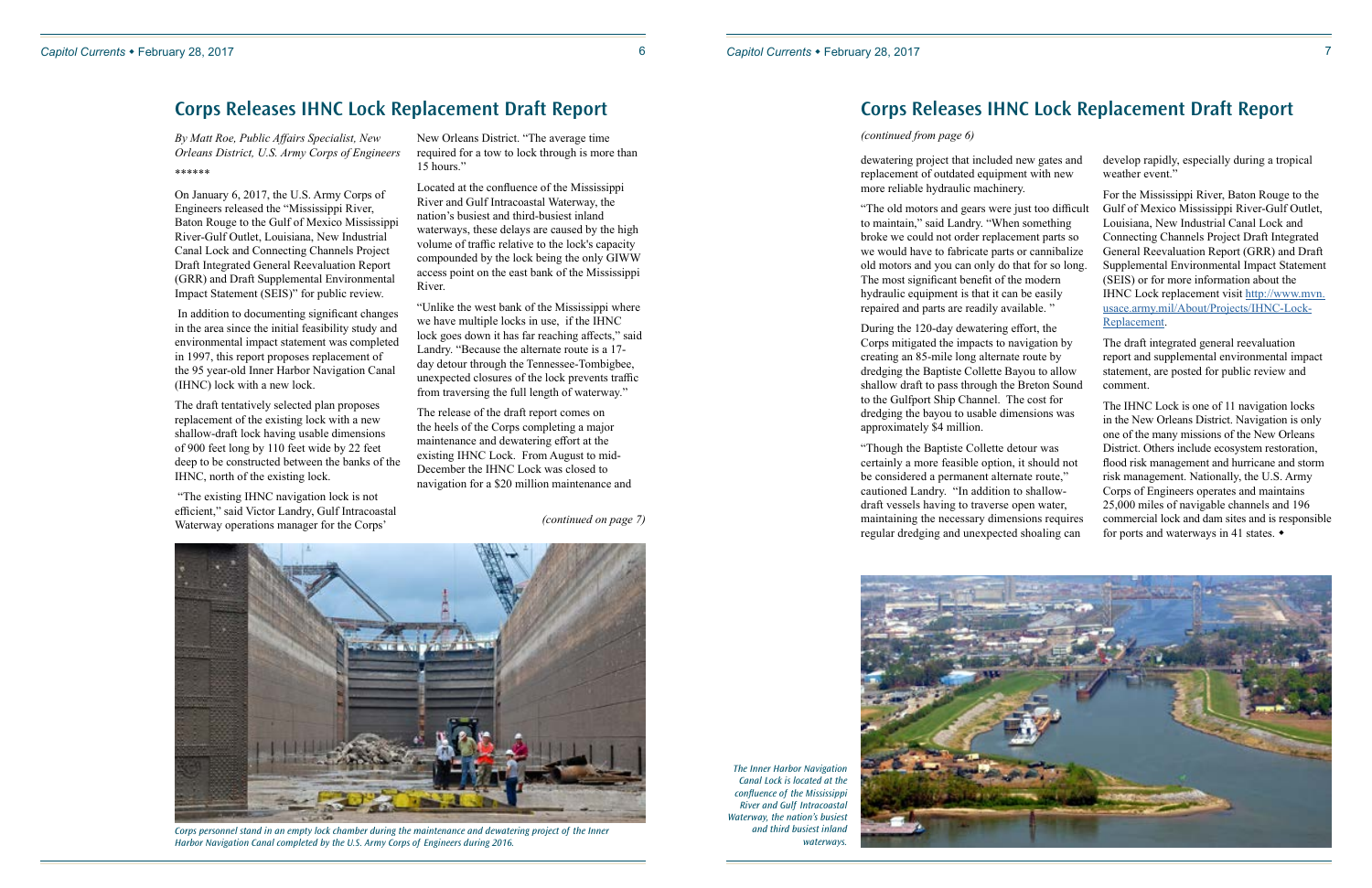The Nature



# **Preventing the Transfer of Aquatic Invasive Species through the Chicago Area Waterways**

*By David A. Hamilton, Senior Policy Director, The Nature Conservancy (TNC)*  \*\*\*\*\*\*

Over 100 years ago, the natural divide between the Mississippi River and Great Lakes basins was erased when the flow of the Chicago River was reversed. The American Society of Civil Engineers called the canal one of the "Seven Wonders of American Engineering." While the canal opened up the Chicago area to the economic benefits of barge traffic, it had the unintended consequence of creating a highway for aquatic invasive species (AIS). To date, over 180 non-native species have successfully invaded the Great Lakes basin, and ten more AIS are poised to enter from the Mississippi River basin. Likewise, 29 AIS already in the Great Lakes are a threat if they enter the Mis sissippi River via the Chicago Area Waterways System (CAWS). The threat is real – zebra and quagga mussels, as well as round gobi, are examples of AIS from Lake Michigan wreaking havoc as they invade new systems in the Missis sippi River basin. And the Corps of Engineers is currently fighting the advance of bighead and silver carp up the Illinois River. An engineer ing solution is needed to close the gates on AIS while keeping navigation open.

Searching for a suitable long-term solution to stop this threat, the CAWS Advisory Commit tee, 30 public and private stakeholders with both local and regional interests, identified several goals:

- Prevent inter-basin transfer of AIS between the Great Lakes and the Mississippi River basins
- Maintain or enhance maritime transportation
- Reduce flood risk and impact of Combined Sewer Overflows in Illinois and Indiana
- Protect or improve water quality in the region

Only one concept on the table has the potential to meet all of these important goals: strategi cally located AIS Lock Treatment Systems, managed to prevent passage of AIS. Boats and

The Corps is scheduled to release a Tentatively Selected Plan on February 28. Unfortunately, they did not include a treatment option in their detailed study. We believe the USGS and CH2M studies demonstrate there is a more effective option available that the Corps should incorporate into their design at Brandon Road. •

barges would pass through measures to deter fish, into an engineered channel with a treat ment chamber. Once the chamber gates are closed, the held water is chemically treated to kill all organisms to prevent AIS passage. After treatment, the chamber water is detoxified and the vessels released to the lock to complete their journey into CAWS. Alternatively, treatment may occur in the lock itself.

The first place to implement this concept is Brandon Road Lock. Any potential invader that floats, swims or is attached to vessels must pass through this lock from the Mississippi River basin to the Great Lakes. The Corps is already designing an engineered channel for that location, where this concept could be incorporated. To stop species from Lake Mich igan and avoid potential flooding problems, the most effective locations for two similar systems are in the vicinity of Stickney and Alsip, near the natural divides.

There are proven treatment technologies that need to be creatively applied to build AIS Lock Treatment Systems in CAWS. To help move a solution forward, The Nature Conservancy (TNC) commissioned a study by the U.S. Geological Survey (USGS) to determine what treatment options would be feasible to stop all species from moving through a lock. Four potential treatment options (hot water, ozone, Menadione, and chlorine) were identified that offer the best potential to effectively kill 100% of the full range of aquatic taxonomic groups (invertebrates, fish, and plants), across all life stages, entering the treatment chamber in the water column or attached to hulls.

Chlorine was chosen to begin the design process because it is widely used by communities across the country to treat water, it is a highly effective biocide, and engineers have extensive design experience with it. TNC contracted with a large engineering firm, CH2M, to complete a concep tual design of an AIS Lock Treatment System. The report describes the basic functioning of the system; how chlorine is handled, introduced,

*David A. Hamilton*

mixed and detoxified; safety and environmen tal permit considerations; and how the system is operated and controlled. Construction cost estimates are also provided. The engineering study illustrates how an AIS Lock Treatment System can be implemented within the CAWS that is both environmentally and economically sustainable, and designed to not unduly impede navigation.



# **Preventing the Transfer of Aquatic Invasive Species Through the Chicago Area Waterways**

*(continued from page 8)*

*(continued on page 9)*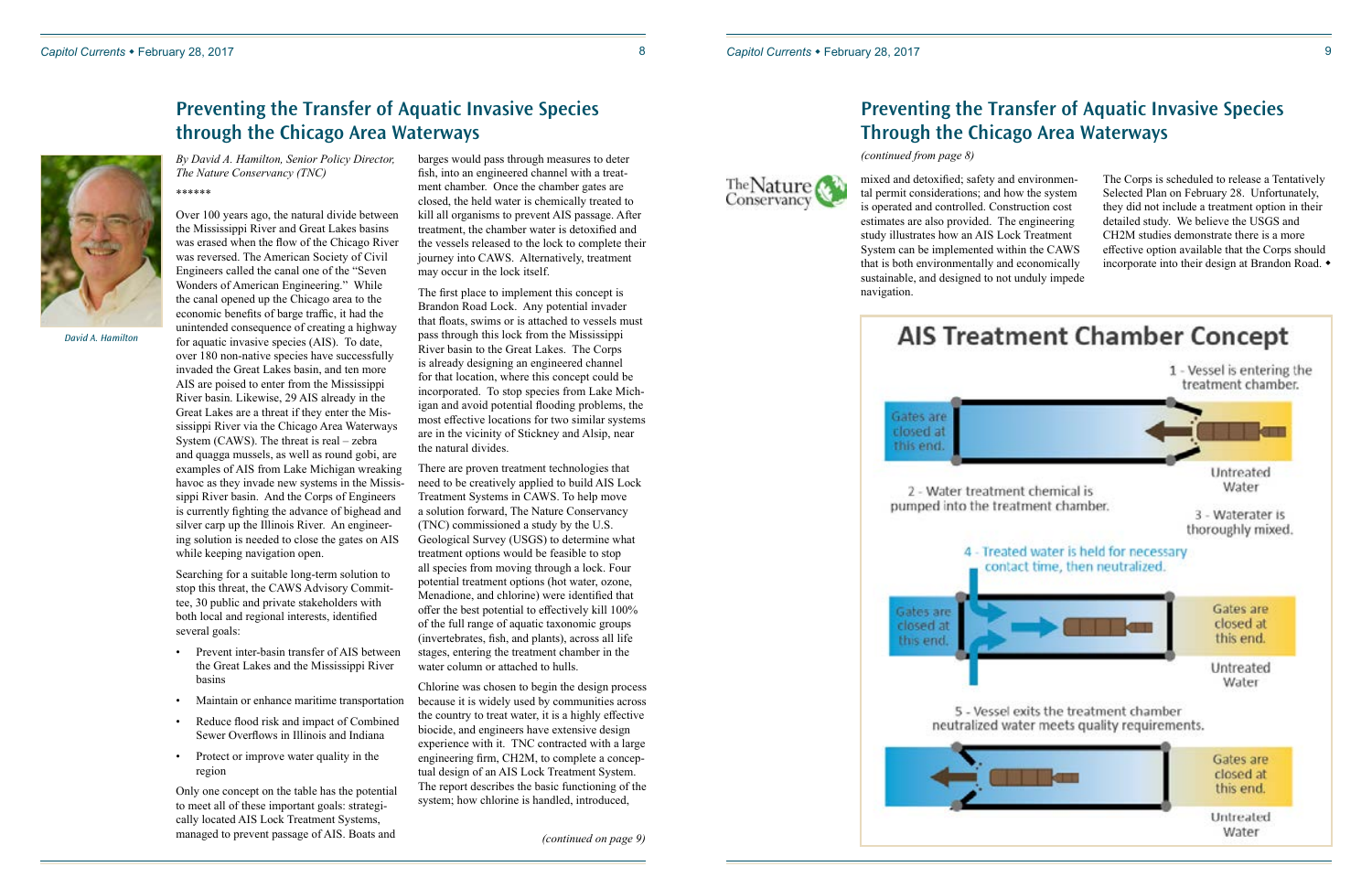WCI Chairman Tim Parker is a candidate for Assistant Secretary of the Army for Civil Works. His business experience, as well as his commitment to public service, well qualifies him to serve in this position. From a recent letter in support of his candidacy...

"As Chief Executive Officer of a successful transportation company operating on the inland waterways of the United States, Mr. Parker has developed a keen appreciation for, and expertise in, the Corps of Engineers' work. After three decades leading Parker Towing Company, he has turned management of the company to the next generation of his family to allow him to return to public service.

Prior to assuming the reins of his family-owned business, Tim Parker served his country as a commissioned officer in the United States Army both in Europe and Vietnam. He served his State in elective office as a Republican member of the Alabama State Legislature. He was appointed to the Chairmanship of the Alabama State

Port Authority, and the Tennessee-Tombigbee Waterway Development Council. As a member of the federally- chartered Inland Waterways Users Board, Mr. Parker helped to develop a reform plan to improve the process of the Corps of Engineers to deliver construction projects on-time and on-budget. That plan was enacted into law in landmark water resources development legislation in 2014.

Working through Waterways Council, Inc. – an advocate for a modern, efficient and reliable inland waterways transportation system – Mr. Parker helped to achieve further national reforms for increasing investment in navigation projects that are constructed through an existing public-private partnership wherein towboat operators contribute revenue through a diesel fuel tax to an Inland Waterways Trust Fund that pays up to 50% of the cost of capital improvement waterways projects. His leadership helped convince Congress to raise the fuel tax that goes into that Trust Fund by 45% to significantly increase investment for those projects.

Mr. Parker is a graduate of the University of Alabama, with a degree in Transportation, and the Harvard Business School Owner-President Management Program. For his leadership efforts in support of the inland industry and its mariners, Tim Parker received the prestigious 2016 River Bell Award by the Seamen's Church Institute.

With [the] announced intention to create an investment program for American infrastructure, Mr. Parker fully appreciates the vital importance of strengthening the foundations of our American economy. He believes the Corps of Engineers has a critical role in revitalizing our national infrastructure, especially in transportation, flood damage prevention, water supply and clean hydroelectric energy generation. The Corps is also tasked with safeguarding the environment through its regulatory permitting mission, which requires a balanced approach to economic growth, quality of life, and environmental stewardship." $\bullet$ 

- 1. "Show up." He also said if it's a fundraiser, show up with check but the most important thing is to show up. – *Elijah Cummings*
- 2. "In a crisis or opportunity: GO BIG & GO EARLY! You cannot cross a Chasm in two small steps." – *David Lloyd George*
- *3. "Quis Custodiet ipsos Custodes" Juvenal.* Who will regulate the regulators? Only you can. Engage them – express your issues and your concerns.
- 4. "Litigation is the most expensive form of conflict resolution, short of war." – *Stephen Merret*
- 5. "It's not the mountain that wears you down, it's the pebble in your shoe." Be the pebble in the shoe of government. – *My Mother*
- 6. "Don't tell me what you gonna do, tell me what you done." – *Rankin Evans*, barge washer
- 7. "You can't lead unless you lead by example." (Ok – it's a paraphrase.) – *Saint Augustine*
- 8. "You learn more from your failures than you do from your successes." – *Gov. Buddy Roemer*
- 9. "One day, in retrospect, the years of struggle will strike you as the most beautiful." – *Sigmund Freud*
- 10. Last, my favorite: "There is a tide in the affairs of men, which, taken at the flood, leads on to fortune: Omitted, all the voyage of their life, Is bound in shallows and miseries. On such a full sea are we now afloat, And we must take the current when it serves, Or lose our ventures." – *William Shakespeare's Play Julius Caesar Act IV, Scene 2.*" ◆

# **Frank Morton Honored in New Orleans**

*On October 7, 2016 Frank Morton, Sr., Director of Turn Services, received the 58th Maritime Person of the Year award from the Propeller Club of the United States Port of New Orleans during its 83rd annual gala. Mr. Morton's speech, "Maritime Business: A Driving Force for Growth and Progress," was a highlight of the evening. It is excerpted here:*

nominee Vincent Viola withdrew his nomination after citing business complications. No replacement has been named. The Assistant Secretary of the Army for Civil Works establishes policy direction and provides supervision of the Department of the Army functions relating to all aspects of the Civil Works program of the U.S. Army Corps of Engineers.  $\bullet$ 

"Our work is dangerous, we owe our people safety. The currency of our life is every hour and day that we live. We cannot short-change our teammates.

When the Romans built their great infrastructure – the famous roads, aquaducts, sewerage systems, tunnels, ports, reclamation of swamps, etc., they never referred to any of this stuff as infrastructa instead they called it *moles necessarie*  meaning great undertakings that



Infrastructure is an interesting word. *Infra* (latin for below, under); *Structa* (latin for building). However there is no latin word infrastructa. are necessary. Some of this stuff was paid for by civic group's equivilant to a chamber of commerce or a trade organization; some was paid for by a specific family or individual. However, when it was paid for, the state the Senate of Rome would say the expenditure was for 'a great undertaking that was necessary in order that people may live as human beings.'

Through these great undertakings famine was reduced because food could easily be moved from an area of plenty to an area of want because of the roads and ports. Cholera was basically eliminated through access to good drinking water and Typhoid was basically eliminated because of removal and treatment of sewerage. If one neglects these systems they will soon be reminded of their mistake with

all the subtly and delicacy of, well, Famine, Cholera and Typhoid. Not that this will happen here but it could. Today we are a better industry.

I have a few quotes I have picked that I think will be of value to you especially if you have to deal with the people in Washington, DC:

*Sean Duffy, Propeller Club President (left), presents the Maritime Person of the Year Award to Frank Morton. Photo credit:*  The Waterways Journal

## **Tim Parker Announces Candidacy for Assistant Secretary of the Army for Civil Works**



*Tim Parker* 

The U.S. Army Corps of Engineers is part of the U.S. Department of Defense, led by Secretary James Mattis. But on February 3, Secretary of the Army



# **DOD Awaits Nominee**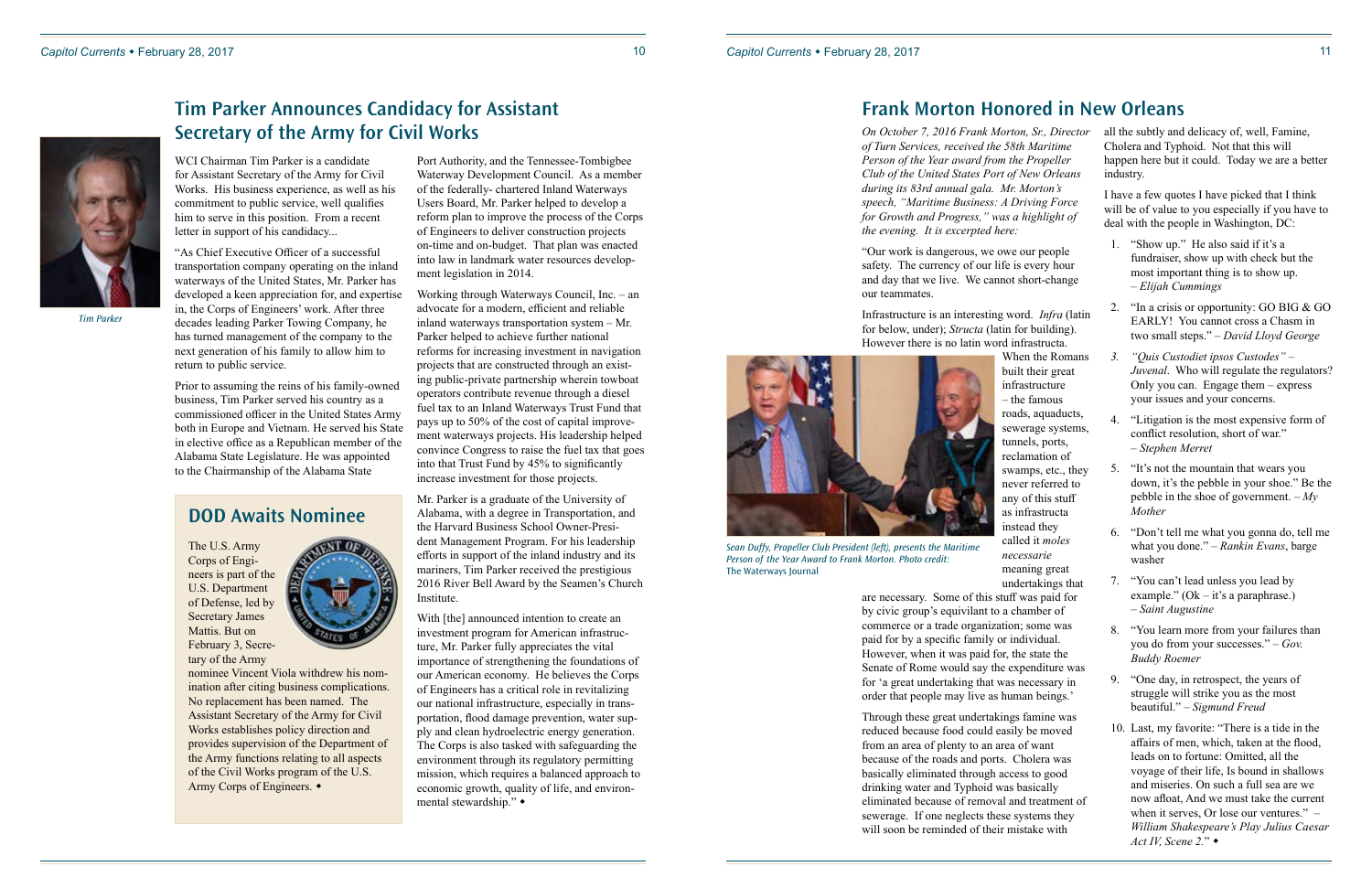

numerable ways, devotion to his alma mater University of Alabama, a distinguished career in journalism and politics, and creation for WCI of this very newsletter *Capitol Currents*. Those who Harry leaves behind will miss him every day, but his sharp wit, spirit and kindnesses will never be forgotten. We are all far better for having been a part of his wonderful life.  $\bullet$ 





*Photo 1: Among Harry's and Dolores' world travels was a trip to the Great Wall of China. Photo 2: Harry enjoyed spending time with his grandchildren, shown here with oldest grandson, William. Photo 3: Chris and Emily Cook, Harry's son and daughter-in-law, organized the memorial. Photo 4: Harry Cook's travels and relationships were captured in many photos at the memorial for him.* 



### **Harry Cook Remembered, Celebrated**

**1**

On February 26 at the Hotel George near Capitol Hill in Washington, DC, a remembrance memorial was held for Harry Cook, who passed away January 28. Attended by family, friends and colleagues, the gathering allowed those who knew Harry to celebrate a life whose colorful fabric included extensive travel, serving and strengthening the waterways industry in in-

*Photo 5: Former head of the Corps' Civil Works' Programs Integration Division Gary Loew (left) and his wife, Sandra, chat with John Doyle, Jones Walker, at the memorial. Photo 6: John and Ann Pisani, good friends of Harry and Dolores, recounted endless great memories of their travels throughout Europe. Among the fun remembrances, both couples climbed to the top of the Leaning Tower of Pisa in the late 1980s, just weeks before the tower's first closure in its 800-year existence amid concerns that it was about to collapse.*



### **Harry Cook Remembered, Celebrated**

*Left to right: WCI President/CEO Mike Toohey stands with Scott Ramshaw, Business Development & Government Relations, United Association of Plumbers and Pipefitters; LTG Todd Semonite, 54th Chief of Engineers and Commanding General of the U.S. Army Corps of Engineers; and Sean McGarvey, President of the AFL-CIO Building and Construction Trades Department, after a meeting on February 22 at Corps' headquarters in Washington, D.C.*



# **Meeting the Chief**